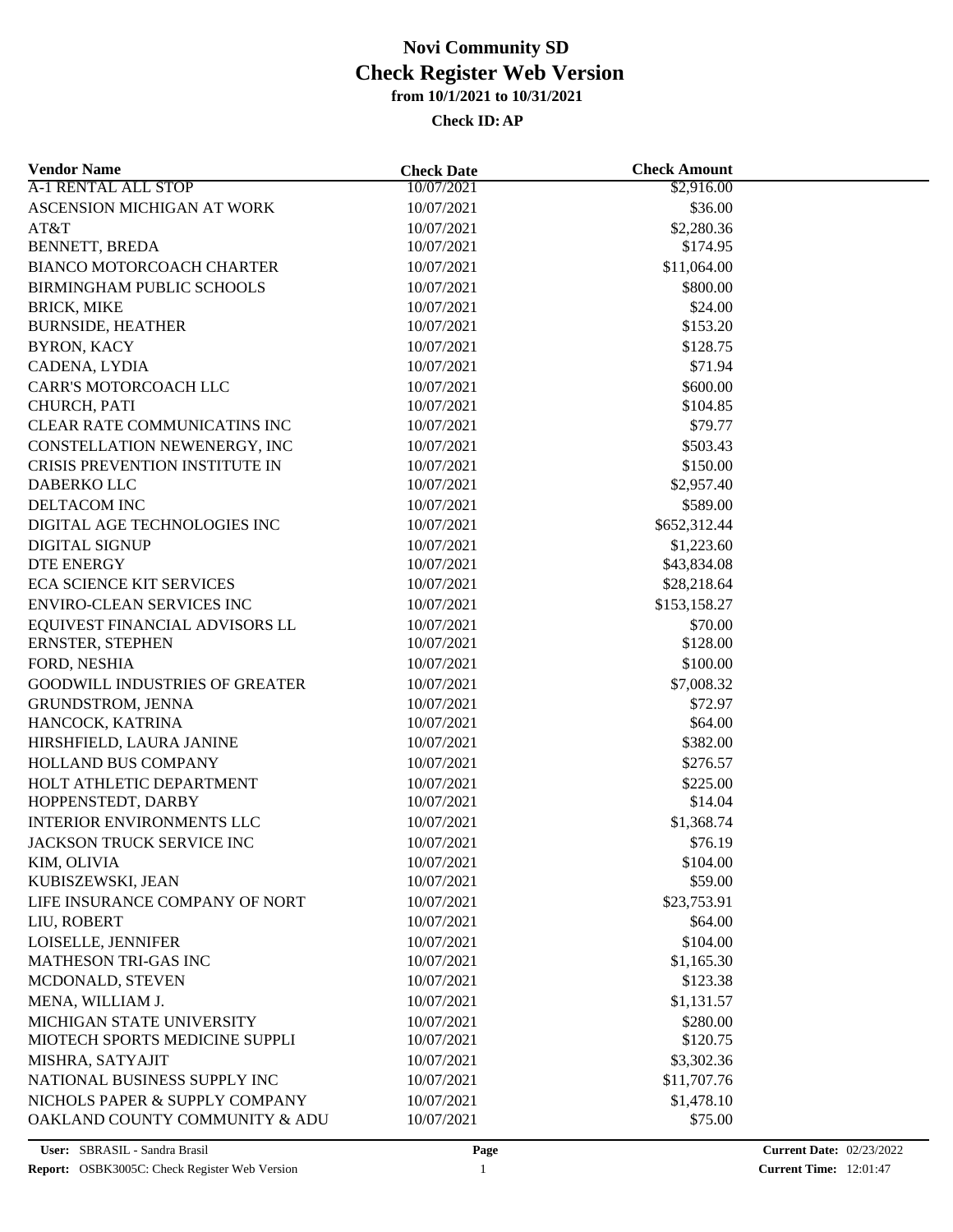| <b>Vendor Name</b>                 | <b>Check Date</b> | <b>Check Amount</b> |  |
|------------------------------------|-------------------|---------------------|--|
| PAS, MANDY                         | 10/07/2021        | \$96.80             |  |
| PEREZ, ABEL                        | 10/07/2021        | \$64.00             |  |
| PLANTE & MORAN PLLC                | 10/07/2021        | \$8,000.00          |  |
| PLYMOUTH PT SPECIALISTS            | 10/07/2021        | \$6,888.00          |  |
| POWERSCHOOL GROUP LLC              | 10/07/2021        | \$7,200.00          |  |
| PRESIDIO NETWORKED SOLUTIONS L     | 10/07/2021        | \$1,665.00          |  |
| PRINTNOLOGY INC                    | 10/07/2021        | \$2,607.50          |  |
| <b>RELIABLE DELIVERY</b>           | 10/07/2021        | \$2,378.22          |  |
| <b>SALEM HIGH SCHOOL</b>           | 10/07/2021        | \$260.00            |  |
| SCHOOL SPECIALTY INC               | 10/07/2021        | \$6,870.30          |  |
| SCHUETZ, JUDY                      | 10/07/2021        | \$24.00             |  |
| <b>SECURITY DESIGNS</b>            | 10/07/2021        | \$340.00            |  |
| SEMSL-ALPINE VALLEY DIVISION       | 10/07/2021        | \$550.00            |  |
| SIDDAPPA, HARISH                   | 10/07/2021        | \$175.00            |  |
| TAKAC, JUANITA                     | 10/07/2021        | \$64.00             |  |
| TAMAM, ZEINAB                      | 10/07/2021        | \$1,675.91          |  |
| TEAM SPORTS INC                    | 10/07/2021        | \$6,298.00          |  |
| TOFILSKI, WILLIAM RAYMOND          | 10/07/2021        | \$2,870.00          |  |
| TREDROC TIRE SERVICES LLC          | 10/07/2021        | \$1,327.41          |  |
| <b>US FOODS INC</b>                | 10/07/2021        | \$652.54            |  |
| WALCZAK, KRISTEN                   | 10/07/2021        | \$176.38            |  |
| WEB BENEFITS DESIGN CORPORATIO     | 10/07/2021        | \$3,698.70          |  |
| WEBBER, RONALD J.                  | 10/07/2021        | \$221.92            |  |
| WILKINSON, KAREN                   | 10/07/2021        | \$20.00             |  |
|                                    |                   | \$169.92            |  |
| WOLF, RACHAEL                      | 10/07/2021        |                     |  |
| ZUK, GARRETT                       | 10/07/2021        | \$30.00             |  |
| <b>MEFSA</b>                       | 10/08/2021        | \$127.35            |  |
| MICHAEL R STILLMAN (P42765)        | 10/08/2021        | \$241.54            |  |
| <b>MISDU</b>                       | 10/08/2021        | \$2,552.50          |  |
| A AND R REPAIRS BAKER'S KNEAD      | 10/13/2021        | \$250.00            |  |
| AETNA BEHAVIORAL HEALTH LLC        | 10/13/2021        | \$1,860.65          |  |
| ASCENSION MICHIGAN AT WORK         | 10/13/2021        | \$92.00             |  |
| AT&T                               | 10/13/2021        | \$148.71            |  |
| <b>AT&amp;T MOBILITY</b>           | 10/13/2021        | \$1,121.43          |  |
| <b>BEGONIA BROTHERS</b>            | 10/13/2021        | \$3,750.00          |  |
| <b>CAMILLERI, JENNIFER</b>         | 10/13/2021        | \$41.39             |  |
| CHO, EVELYN                        | 10/13/2021        | \$409.08            |  |
| <b>CINTAS CORPORATION #31</b>      | 10/13/2021        | \$209.64            |  |
| CORRIGAN OIL/CORRIGAN TOWING C     | 10/13/2021        | \$16,689.92         |  |
| <b>CUMMINS BRIDGEWAY LLC</b>       | 10/13/2021        | \$365.10            |  |
| DEAN TRANSPORTATION INC            | 10/13/2021        | \$4,928.00          |  |
| <b>EA GRAPHICS</b>                 | 10/13/2021        | \$2,524.50          |  |
| <b>GALE: A CENGAGE LEARNING CO</b> | 10/13/2021        | \$100.00            |  |
| HAN, MINJUNG                       | 10/13/2021        | \$878.08            |  |
| HRIBAR, THERESA                    | 10/13/2021        | \$137.20            |  |
| JACKSON TRUCK SERVICE INC          | 10/13/2021        | \$1,564.76          |  |
| KRUEGER INTERNATIONAL INC          | 10/13/2021        | \$9,383.73          |  |
| LATHAM, ERIN                       | 10/13/2021        | \$200.00            |  |
|                                    |                   |                     |  |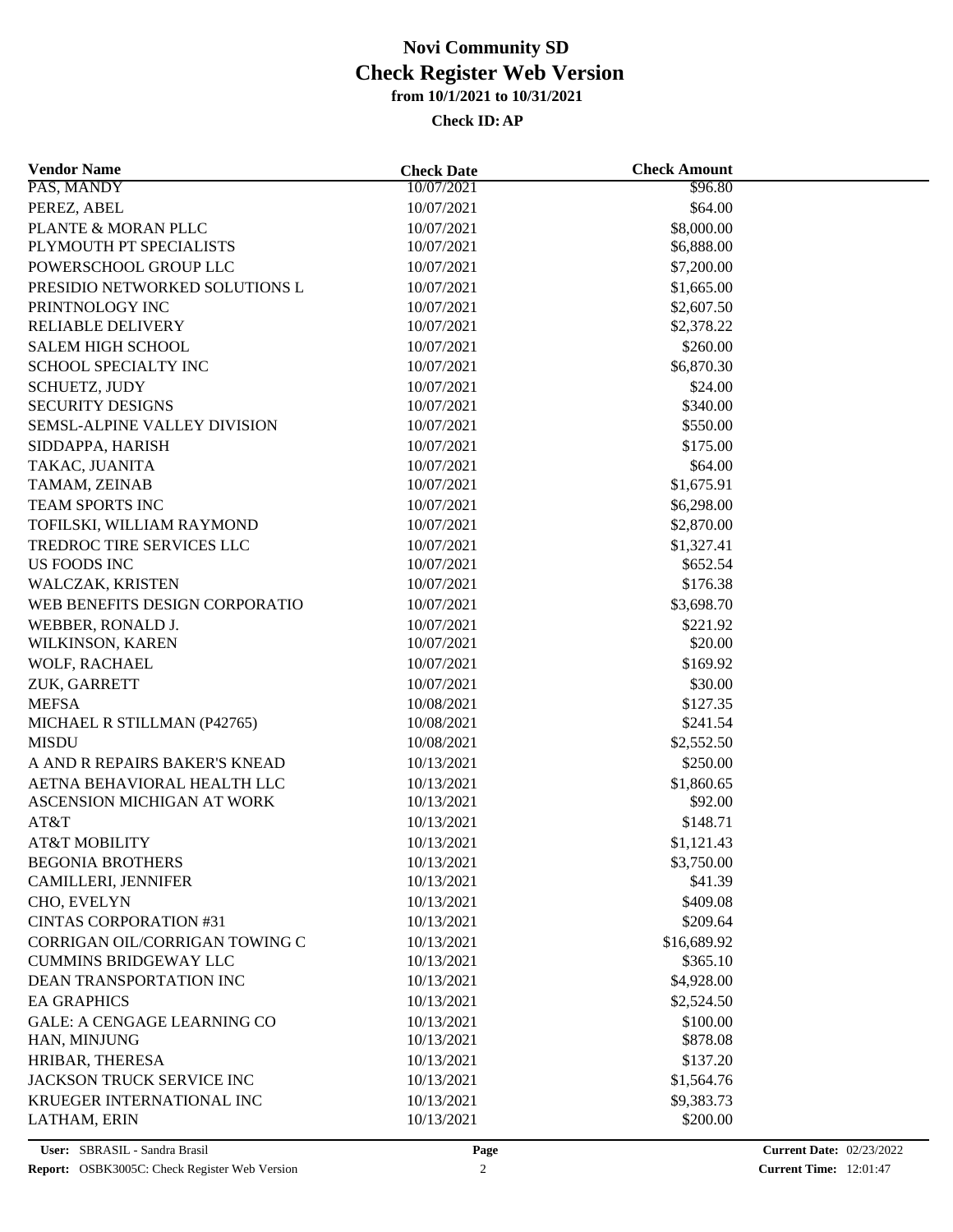| <b>Vendor Name</b>                    | <b>Check Date</b>        | <b>Check Amount</b> |  |
|---------------------------------------|--------------------------|---------------------|--|
| <b>LOWERY CORP. DBA APPLIED IMAGI</b> | 10/13/2021               | \$4,393.33          |  |
| <b>M-2 AUTO PARTS INC</b>             | 10/13/2021               | \$328.72            |  |
| MCCARTHY & SMITH INC                  | 10/13/2021               | \$2,032,883.11      |  |
| MENALOGIC TECHNOLOGIES, LLC           | 10/13/2021               | \$3,000.00          |  |
| MICHIGAN CHANDELIER                   | 10/13/2021               | \$194.86            |  |
| MIDWEST MOTOR SUPPLY CO INC           | 10/13/2021               | \$565.96            |  |
| MITRA, ANISH                          | 10/13/2021               | \$57.77             |  |
| MOTOR CITY FENCE CO                   | 10/13/2021               | \$19,800.00         |  |
| NAGARAJA, HARISH                      | 10/13/2021               | \$175.78            |  |
| NICHOLS PAPER & SUPPLY COMPANY        | 10/13/2021               | \$1,793.93          |  |
| PRESIDIO NETWORKED SOLUTIONS L        | 10/13/2021               | \$11,190.64         |  |
| PROQUEST LLC                          | 10/13/2021               | \$3,561.73          |  |
| <b>REV ROBOTICS LLC</b>               | 10/13/2021               | \$225.53            |  |
| ROY, MICHAEL                          | 10/13/2021               | \$74.00             |  |
| SERVICAR OF MICHIGAN INC.             | 10/13/2021               | \$23,934.00         |  |
| SIMRAK, MONICA                        | 10/13/2021               | \$64.25             |  |
| <b>SME</b>                            | 10/13/2021               | \$20,046.30         |  |
| SPARKS, JIM                           | 10/13/2021               | \$142.25            |  |
| SUBSCRIPTION SERVICES OF AMERI        |                          | \$136.99            |  |
| TEAM SPORTS INC                       | 10/13/2021<br>10/13/2021 | \$12,494.00         |  |
| UKROP, JACQUELINE                     | 10/13/2021               | \$96.00             |  |
|                                       |                          | \$376.32            |  |
| YANG, SUNG                            | 10/13/2021               |                     |  |
| ZARDUS, ASHLEY                        | 10/13/2021               | \$482.84            |  |
| ZONAR SYSTEMS INC                     | 10/13/2021               | \$1,405.24          |  |
| ALPINE VALLEY SKI AREA                | 10/19/2021               | \$1,000.00          |  |
| <b>AMERICAN RED CROSS</b>             | 10/19/2021               | \$145.00            |  |
| <b>ANDYMARK INC</b>                   | 10/19/2021               | \$64.86             |  |
| AT&T                                  | 10/19/2021               | \$3,266.77          |  |
| CITY OF NOVI WATER & SEWER DEP        | 10/19/2021               | \$28,622.91         |  |
| CLEAR RATE COMMUNICATINS INC          | 10/19/2021               | \$100.83            |  |
| <b>CONSUMERS ENERGY</b>               | 10/19/2021               | \$6,265.59          |  |
| CORE ATHLETICS, LLC                   | 10/19/2021               | \$1,584.00          |  |
| <b>DTE ENERGY</b>                     | 10/19/2021               | \$24.24             |  |
| <b>ECA SCIENCE KIT SERVICES</b>       | 10/19/2021               | \$13,978.07         |  |
| ERSKINE, SARAH                        | 10/19/2021               | \$303.91            |  |
| <b>EVER KOLD REFRIGERATION</b>        | 10/19/2021               | \$965.00            |  |
| <b>GREAT LAKES FURNITURE SUPPLY I</b> | 10/19/2021               | \$54,070.00         |  |
| <b>GROSSE ILE HIGH SCHOOL</b>         | 10/19/2021               | \$200.00            |  |
| HAN, MINJUNG                          | 10/19/2021               | \$313.60            |  |
| HP INC                                | 10/19/2021               | \$1,815.55          |  |
| INTEGRATED DESIGN SOLUTIONS LL        | 10/19/2021               | \$39,802.81         |  |
| <b>JARVIS, JUSTIN</b>                 | 10/19/2021               | \$50.94             |  |
| JOIS, DEEPAK                          | 10/19/2021               | \$175.00            |  |
| MANSOUR, MANUELA                      | 10/19/2021               | \$43.90             |  |
| <b>MARSHALL MUSIC</b>                 | 10/19/2021               | \$512.00            |  |
| <b>MATHESON TRI-GAS INC</b>           | 10/19/2021               | \$1,140.50          |  |
| MCCARTHY & SMITH INC                  | 10/19/2021               | \$1,026,848.00      |  |
| MESSA (MICHIGAN EDUCATION SPEC        | 10/19/2021               | \$659,616.73        |  |
|                                       |                          |                     |  |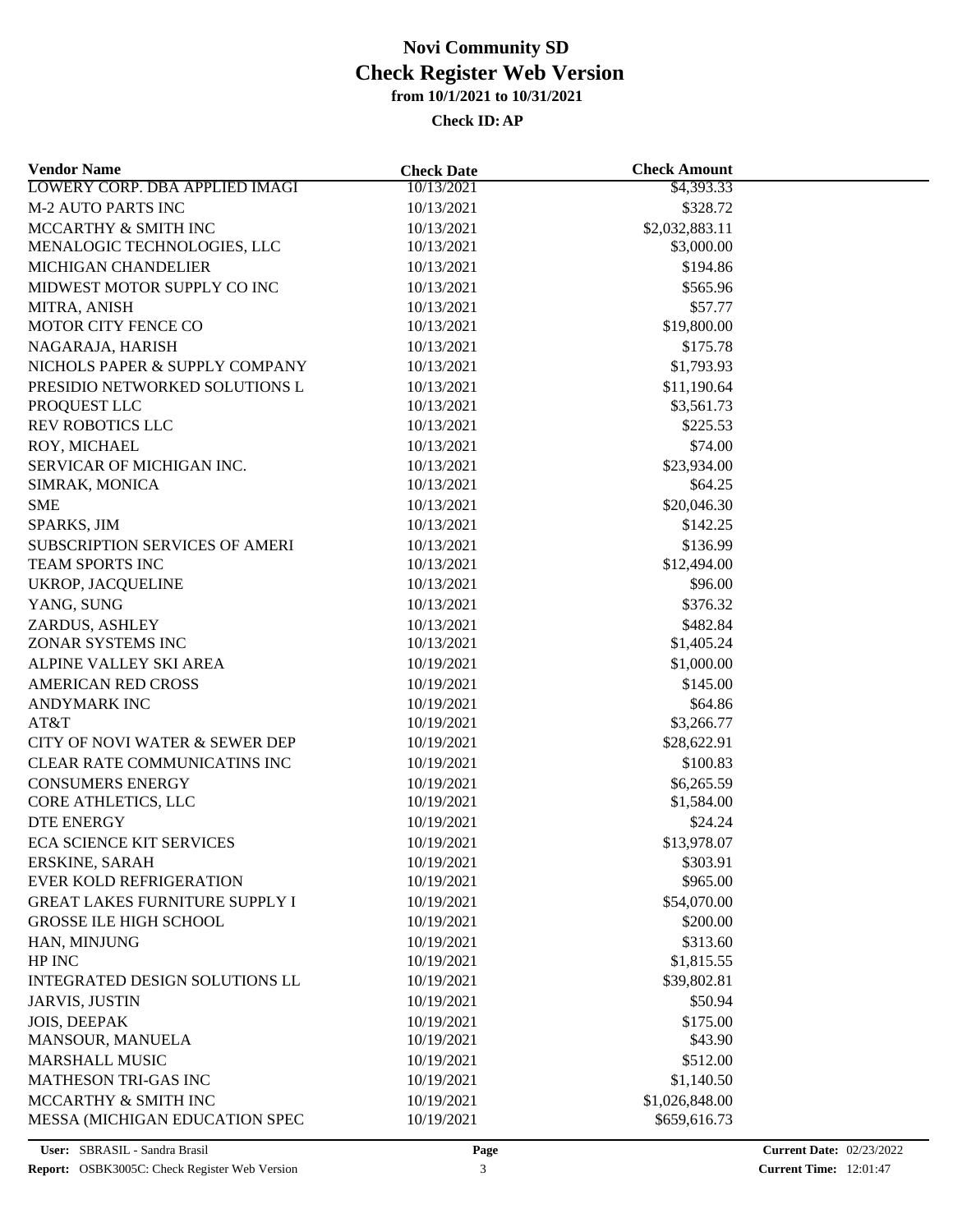| <b>MICHIGAN SPEECH COACHES INC</b><br>10/19/2021<br>\$320.00    |  |
|-----------------------------------------------------------------|--|
|                                                                 |  |
| MID-AMERICAN POMPON INC<br>\$861.00<br>10/19/2021               |  |
| MIDDLE CITIES RISK MANAGEMENT<br>10/19/2021<br>\$240.50         |  |
| MIDWEST GOLF & TURF COMPANY<br>\$242.50<br>10/19/2021           |  |
| NATIONAL BUSINESS SUPPLY INC<br>10/19/2021<br>\$31,148.72       |  |
| OAKLAND COUNTY TREASURER<br>10/19/2021<br>\$12.00               |  |
| OFILI, ALEXANDER<br>\$57.90<br>10/19/2021                       |  |
| PAULY'S CHOP SHOP LAWN CARE &<br>10/19/2021<br>\$1,000.00       |  |
| PENNYCUFF, JILL<br>\$60.25<br>10/19/2021                        |  |
| PHEIFFER, TODD ERIC<br>\$50.00<br>10/19/2021                    |  |
| \$692.25<br>PLM LAKE AND LAND MANAGEMENT<br>10/19/2021          |  |
| PLYMOUTH CANTON COMMUNITY SCHO<br>\$200.00<br>10/19/2021        |  |
| PREMIER RELOCATIONS LLC<br>10/19/2021<br>\$3,424.00             |  |
| SABRINA, SWEENEY<br>10/19/2021<br>\$174.95                      |  |
| <b>SECURITY DESIGNS</b><br>10/19/2021<br>\$1,129.50             |  |
| <b>SERVICE SPORTS</b><br>10/19/2021<br>\$1,608.00               |  |
| \$115.50<br>SHINTANI, MITSUHIRO<br>10/19/2021                   |  |
| <b>SME</b><br>\$717.50<br>10/19/2021                            |  |
| \$1,932.94<br>SONITROL GREAT LAKES - MICHIGA<br>10/19/2021      |  |
| \$384.95<br>SURANYI, SHEILA<br>10/19/2021                       |  |
| \$3,190.00<br><b>TEAM SPORTS INC</b><br>10/19/2021              |  |
| THRUN LAW FIRM P.C.<br>10/19/2021<br>\$6,751.50                 |  |
| <b>VEX ROBOTICS INC</b><br>\$51.29<br>10/19/2021                |  |
| \$672.15<br>WALCZAK, KRISTEN<br>10/19/2021                      |  |
| YANG, SUNG<br>10/19/2021<br>\$134.40                            |  |
| A AND R REPAIRS BAKER'S KNEAD<br>10/22/2021<br>\$870.99         |  |
| A PARTS WAREHOUSE<br>10/22/2021                                 |  |
| \$1,742.68<br>ARNOLD, KELLY<br>10/22/2021<br>\$244.50           |  |
| \$155.00                                                        |  |
| <b>BROWNE, JENNY</b><br>10/22/2021                              |  |
| <b>BYRON, KACY</b><br>10/22/2021<br>\$297.68                    |  |
| <b>CAMILLERI, JENNIFER</b><br>10/22/2021<br>\$104.80            |  |
| CDW GOVERNMENT INC<br>10/22/2021<br>\$471.66                    |  |
| <b>CHARTER COMMUNICATIONS HOLDING</b><br>\$159.98<br>10/22/2021 |  |
| <b>CINTAS CORPORATION #31</b><br>10/22/2021<br>\$104.82         |  |
| \$3,544.60<br><b>CLARK HILL PLC</b><br>10/22/2021               |  |
| <b>CUMMINS BRIDGEWAY LLC</b><br>10/22/2021<br>\$365.10          |  |
| \$114.62<br>DEHNE, ANNE<br>10/22/2021                           |  |
| DELL, HEATHER<br>10/22/2021<br>\$200.82                         |  |
| DELTACOM INC<br>\$133.00<br>10/22/2021                          |  |
| DIRECT ENERGY BUSINESS INC<br>10/22/2021<br>\$69,744.29         |  |
| GFL ENVIRONMENTAL USA INC.<br>10/22/2021<br>\$25.00             |  |
| \$25.68<br><b>GOLDBERG, ERIN</b><br>10/22/2021                  |  |
| HAYES, PATRICIA<br>\$175.00<br>10/22/2021                       |  |
| HIRSHFIELD, LAURA JANINE<br>10/22/2021<br>\$2,019.81            |  |
| <b>HOLLAND BUS COMPANY</b><br>10/22/2021<br>\$1,206.48          |  |
| HURON VALLEY SCHOOL DISTRICT<br>10/22/2021<br>\$105.00          |  |
| HURST, GARY<br>\$252.00<br>10/22/2021                           |  |
| JACKSON TRUCK SERVICE INC<br>\$308.62<br>10/22/2021             |  |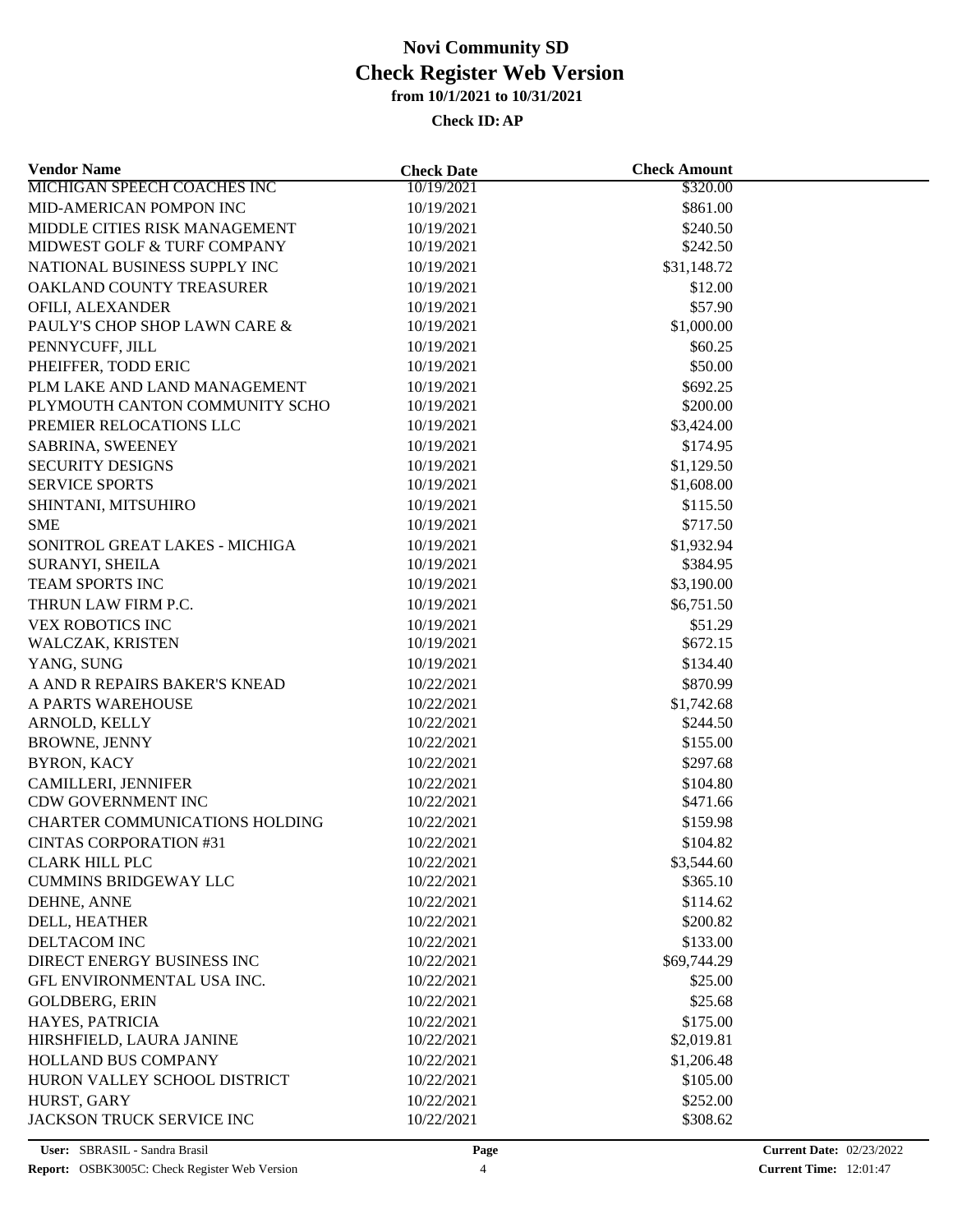| <b>Vendor Name</b>             | <b>Check Date</b> | <b>Check Amount</b> |  |
|--------------------------------|-------------------|---------------------|--|
| <b>JOHN'S SANITATION INC</b>   | 10/22/2021        | \$250.00            |  |
| KILGORE, AMY                   | 10/22/2021        | \$626.45            |  |
| LAKE SHORE PUBLIC SCHOOLS      | 10/22/2021        | \$250.00            |  |
| LEARNING SCIENCES INTERNATIONA | 10/22/2021        | \$11,000.00         |  |
| LEVIN, RONALD                  | 10/22/2021        | \$86.28             |  |
| LEWIS, CAMERON KRISTOFER       | 10/22/2021        | \$150.00            |  |
| LINKS OF NOVI                  | 10/22/2021        | \$2,350.00          |  |
| MCDONALD, STEVEN               | 10/22/2021        | \$89.70             |  |
| MICHIGAN STATE UNIVERSITY      | 10/22/2021        | \$320.00            |  |
| MICHIGAN STATE UNIVERSITY      | 10/22/2021        | \$2,000.00          |  |
| MILFORD HIGH SCHOOL            | 10/22/2021        | \$100.00            |  |
| <b>MILLER JOHNSON</b>          | 10/22/2021        | \$372.50            |  |
| MIOTECH SPORTS MEDICINE SUPPLI | 10/22/2021        | \$2,510.72          |  |
| MITCHELL, TOM                  | 10/22/2021        | \$74.00             |  |
| NORTHVILLE PUBLIC SCHOOLS      | 10/22/2021        | \$70.00             |  |
| PEDIATRIC HEALTH CONSULTANTS I | 10/22/2021        | \$25,576.22         |  |
| PETTY CASH-ALEXANDER OFILI OR  | 10/22/2021        | \$150.00            |  |
| PITSCO EDUCATION, LLC          | 10/22/2021        | \$1,062.26          |  |
| PREMIER RELOCATIONS LLC        | 10/22/2021        | \$768.00            |  |
| PRESIDIO NETWORKED SOLUTIONS L | 10/22/2021        | \$3,800.00          |  |
| PRINTNOLOGY INC                | 10/22/2021        | \$80.00             |  |
| PROTECTION ONE ALARM MONITORIN | 10/22/2021        | \$173.07            |  |
| RAFFOUL, RUTH                  | 10/22/2021        | \$99.96             |  |
| ROH, INKYUNG                   | 10/22/2021        | \$30.00             |  |
| SAFEWARE, THE INSURANCE AGENCY | 10/22/2021        | \$59.40             |  |
| SAFEWAY SHREDDING LLC          | 10/22/2021        | \$60.00             |  |
| SLOAN, AMANDA                  | 10/22/2021        | \$120.41            |  |
| SZLAGA, JULIE                  | 10/22/2021        | \$75.00             |  |
| TANGLEWOOD GOLF COURSE         | 10/22/2021        | \$3,315.00          |  |
| TAYLOR, ROBERT                 | 10/22/2021        | \$200.00            |  |
| TIMMER, THOMAS                 | 10/22/2021        | \$194.84            |  |
| TRINE INDRUSTRIES DBA GLAMOUR  | 10/22/2021        | \$162.52            |  |
| TROOST, KIM                    | 10/22/2021        | \$88.41             |  |
| VALENTINE, CYNTHIA             | 10/22/2021        | \$78.96             |  |
| WARREN WOODS PUBLIC SCHOOLS    | 10/22/2021        | \$275.00            |  |
| WATSON, HOLLY                  | 10/22/2021        | \$39.99             |  |
| WELLOCK, TRISHA                | 10/22/2021        | \$107.99            |  |
| WUNDERLICH, MAGGIE             | 10/22/2021        | \$200.00            |  |
| YARLAGADDA, RAJESH             | 10/22/2021        | \$57.90             |  |
| ZAHRADNIK, BRIDGET             | 10/22/2021        | \$74.85             |  |
| MICHAEL R STILLMAN (P42765)    | 10/25/2021        | \$227.77            |  |
| <b>MISDU</b>                   | 10/25/2021        | \$2,552.50          |  |
| ADN ADMINISTRATORS INC         | 10/28/2021        | \$4,047.00          |  |
| ADVANCED TURF SOLUTIONS INC    | 10/28/2021        | \$971.20            |  |
| ALSPAUGH, ANDREA               | 10/28/2021        | \$90.73             |  |
| <b>ANDYMARK INC</b>            | 10/28/2021        | \$148.74            |  |
| ASCENSION MICHIGAN AT WORK     | 10/28/2021        | \$62.00             |  |
| AT&T                           | 10/28/2021        | \$639.92            |  |
|                                |                   |                     |  |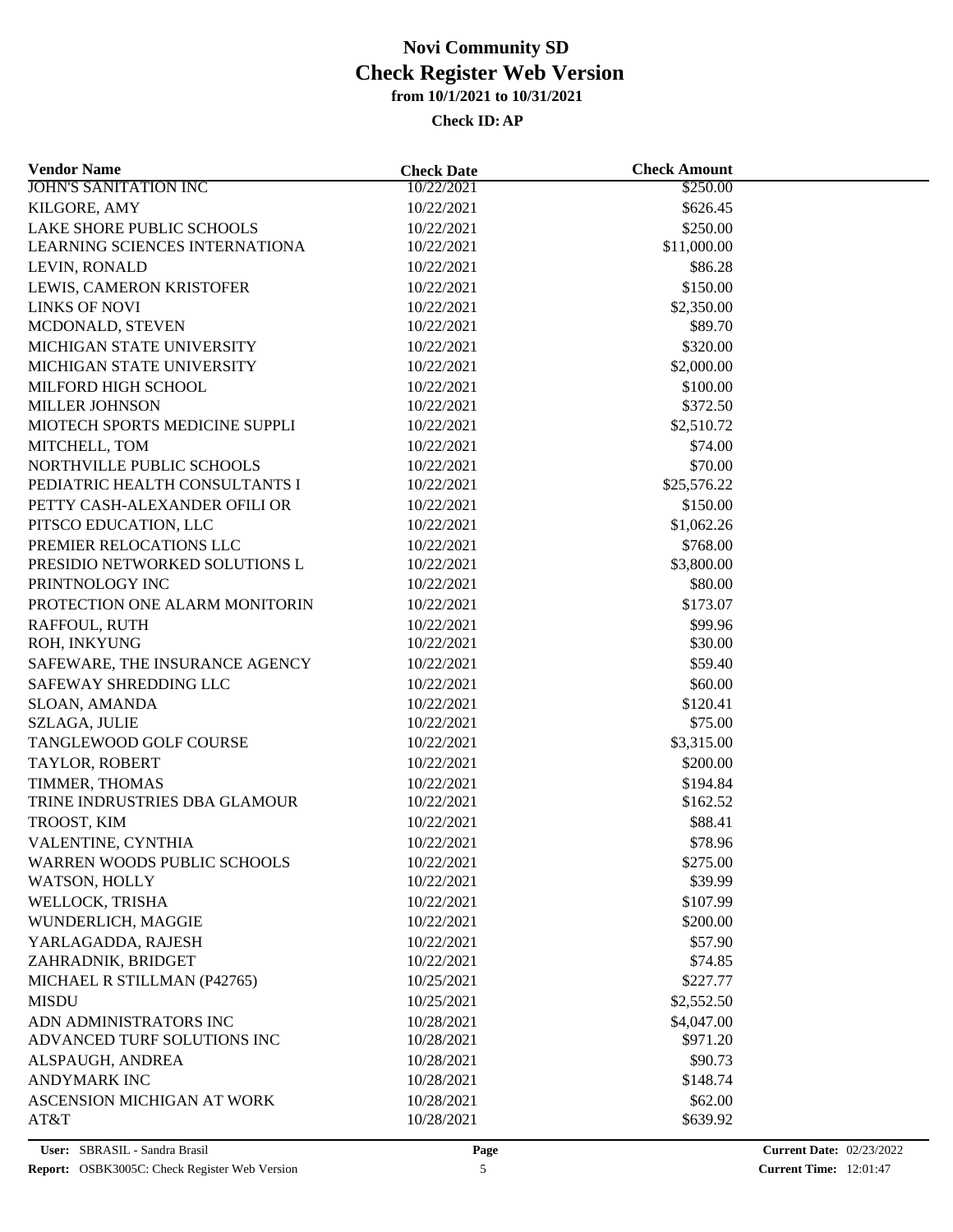| <b>BARANEK, LORI</b><br>10/28/2021<br>\$32.75<br>10/28/2021<br>\$50.00<br>10/28/2021<br>\$323,894.25<br>10/28/2021<br>\$104.82<br>\$103.42<br>10/28/2021<br>10/28/2021<br>\$200.00<br>10/28/2021<br>\$2,839.00<br>10/28/2021<br>\$208.50<br>\$28.56<br>10/28/2021<br>10/28/2021<br>\$400.00<br>FENCHEL, LISA<br>10/28/2021<br>\$26.02<br>10/28/2021<br>\$150.00<br><b>GRUMWELL CASHERO CO</b><br>10/28/2021<br>\$90,968.40<br>HASKILL, JOSEPH<br>10/28/2021<br>\$28.48<br>HIRSHFIELD, LAURA JANINE<br>10/28/2021<br>\$3,662.90<br>HOLLAND BUS COMPANY<br>10/28/2021<br>\$237.19<br>HUANG, CHRIS<br>10/28/2021<br>\$1,428.91<br><b>IMPACT OUTFITTERS LLC</b><br>\$75.00<br>10/28/2021<br>JACKSON TRUCK SERVICE INC<br>\$596.80<br>10/28/2021<br>10/28/2021<br>\$175.00<br>KASAREKAR, NACHIKET<br>KOBROSSY, TERRY<br>\$47.77<br>10/28/2021<br><b>LAWSON PRODUCTS INC</b><br>\$65.17<br>10/28/2021<br>\$450.00<br>LEE, SEUNGHEE<br>10/28/2021<br>LOWERY CORP. DBA APPLIED IMAGI<br>10/28/2021<br>\$495.18<br><b>M-2 AUTO PARTS INC</b><br>10/28/2021<br>\$418.28<br>MACIE PUBLISHING COMPANY<br>\$508.87<br>10/28/2021<br>MICHIGAN SCHOOL VOCAL MUSIC AS<br>10/28/2021<br>\$70.00<br>\$611.47<br>MOORE, JANELLE<br>10/28/2021<br>MORROW, JORDAN<br>10/28/2021<br>\$600.00<br>MOTOR CITY FENCE CO<br>10/28/2021<br>\$15,309.90<br>NICHOLS PAPER & SUPPLY COMPANY<br>10/28/2021<br>\$11,565.52<br>OSBORNE, GWEN<br>\$43.17<br>10/28/2021<br>PINCKNEY HIGH SCHOOL<br>\$125.00<br>10/28/2021<br>PLYMOUTH PT SPECIALISTS<br>10/28/2021<br>\$6,036.00<br>PRESIDIO NETWORKED SOLUTIONS L<br>10/28/2021<br>\$9,514.49<br>RADTKE, LINDSAY<br>10/28/2021<br>\$89.63<br>\$225.79<br><b>REV ROBOTICS LLC</b><br>10/28/2021<br>RICOH USA INC<br>10/28/2021<br>\$784.31<br>SAVARALA, DARMENDRA<br>10/28/2021<br>\$4,816.88<br><b>SCHILLING, HEATHER</b><br>10/28/2021<br>\$194.07<br><b>SCHOLASTIC BOOK FAIRS</b><br>10/28/2021<br>\$12,089.26<br><b>SCS IMAGE GROUP DBA UNITED IMA</b><br>\$453.50<br>10/28/2021<br>\$68.26<br>SHAH, TUSHAR<br>10/28/2021<br>SIMRAK, MONICA<br>10/28/2021<br>\$16.98<br>SURANYI, SHEILA<br>10/28/2021<br>\$69.93<br>10/28/2021<br>\$75.00<br>TREDROC TIRE SERVICES LLC<br>10/28/2021<br>\$892.40<br>TRENTON PUBLIC SCHOOLS<br>10/28/2021<br>\$250.00 | <b>Vendor Name</b>                        | <b>Check Date</b> | <b>Check Amount</b> |  |
|----------------------------------------------------------------------------------------------------------------------------------------------------------------------------------------------------------------------------------------------------------------------------------------------------------------------------------------------------------------------------------------------------------------------------------------------------------------------------------------------------------------------------------------------------------------------------------------------------------------------------------------------------------------------------------------------------------------------------------------------------------------------------------------------------------------------------------------------------------------------------------------------------------------------------------------------------------------------------------------------------------------------------------------------------------------------------------------------------------------------------------------------------------------------------------------------------------------------------------------------------------------------------------------------------------------------------------------------------------------------------------------------------------------------------------------------------------------------------------------------------------------------------------------------------------------------------------------------------------------------------------------------------------------------------------------------------------------------------------------------------------------------------------------------------------------------------------------------------------------------------------------------------------------------------------------------------------------------------------------------------------------------------------------------------------------------------------------------------------------------------------------------------------------------------------------------------------------------------------------------------------------------|-------------------------------------------|-------------------|---------------------|--|
|                                                                                                                                                                                                                                                                                                                                                                                                                                                                                                                                                                                                                                                                                                                                                                                                                                                                                                                                                                                                                                                                                                                                                                                                                                                                                                                                                                                                                                                                                                                                                                                                                                                                                                                                                                                                                                                                                                                                                                                                                                                                                                                                                                                                                                                                      |                                           |                   |                     |  |
|                                                                                                                                                                                                                                                                                                                                                                                                                                                                                                                                                                                                                                                                                                                                                                                                                                                                                                                                                                                                                                                                                                                                                                                                                                                                                                                                                                                                                                                                                                                                                                                                                                                                                                                                                                                                                                                                                                                                                                                                                                                                                                                                                                                                                                                                      | <b>BIANCO MOTORCOACH CHARTER</b>          |                   |                     |  |
|                                                                                                                                                                                                                                                                                                                                                                                                                                                                                                                                                                                                                                                                                                                                                                                                                                                                                                                                                                                                                                                                                                                                                                                                                                                                                                                                                                                                                                                                                                                                                                                                                                                                                                                                                                                                                                                                                                                                                                                                                                                                                                                                                                                                                                                                      | <b>BUTCHER &amp; BUTCHER CONSTRUCTION</b> |                   |                     |  |
|                                                                                                                                                                                                                                                                                                                                                                                                                                                                                                                                                                                                                                                                                                                                                                                                                                                                                                                                                                                                                                                                                                                                                                                                                                                                                                                                                                                                                                                                                                                                                                                                                                                                                                                                                                                                                                                                                                                                                                                                                                                                                                                                                                                                                                                                      | <b>CINTAS CORPORATION #31</b>             |                   |                     |  |
|                                                                                                                                                                                                                                                                                                                                                                                                                                                                                                                                                                                                                                                                                                                                                                                                                                                                                                                                                                                                                                                                                                                                                                                                                                                                                                                                                                                                                                                                                                                                                                                                                                                                                                                                                                                                                                                                                                                                                                                                                                                                                                                                                                                                                                                                      | CROWLEY, SARAH                            |                   |                     |  |
|                                                                                                                                                                                                                                                                                                                                                                                                                                                                                                                                                                                                                                                                                                                                                                                                                                                                                                                                                                                                                                                                                                                                                                                                                                                                                                                                                                                                                                                                                                                                                                                                                                                                                                                                                                                                                                                                                                                                                                                                                                                                                                                                                                                                                                                                      | D'AMBROSI, SARAH                          |                   |                     |  |
|                                                                                                                                                                                                                                                                                                                                                                                                                                                                                                                                                                                                                                                                                                                                                                                                                                                                                                                                                                                                                                                                                                                                                                                                                                                                                                                                                                                                                                                                                                                                                                                                                                                                                                                                                                                                                                                                                                                                                                                                                                                                                                                                                                                                                                                                      | <b>DECA IMAGES</b>                        |                   |                     |  |
|                                                                                                                                                                                                                                                                                                                                                                                                                                                                                                                                                                                                                                                                                                                                                                                                                                                                                                                                                                                                                                                                                                                                                                                                                                                                                                                                                                                                                                                                                                                                                                                                                                                                                                                                                                                                                                                                                                                                                                                                                                                                                                                                                                                                                                                                      | EADES-JORDAN, MELISSA                     |                   |                     |  |
|                                                                                                                                                                                                                                                                                                                                                                                                                                                                                                                                                                                                                                                                                                                                                                                                                                                                                                                                                                                                                                                                                                                                                                                                                                                                                                                                                                                                                                                                                                                                                                                                                                                                                                                                                                                                                                                                                                                                                                                                                                                                                                                                                                                                                                                                      | ELLIS, KATHERINE                          |                   |                     |  |
|                                                                                                                                                                                                                                                                                                                                                                                                                                                                                                                                                                                                                                                                                                                                                                                                                                                                                                                                                                                                                                                                                                                                                                                                                                                                                                                                                                                                                                                                                                                                                                                                                                                                                                                                                                                                                                                                                                                                                                                                                                                                                                                                                                                                                                                                      | EXECUTIVE ENERGY SERVICES LLC             |                   |                     |  |
|                                                                                                                                                                                                                                                                                                                                                                                                                                                                                                                                                                                                                                                                                                                                                                                                                                                                                                                                                                                                                                                                                                                                                                                                                                                                                                                                                                                                                                                                                                                                                                                                                                                                                                                                                                                                                                                                                                                                                                                                                                                                                                                                                                                                                                                                      |                                           |                   |                     |  |
|                                                                                                                                                                                                                                                                                                                                                                                                                                                                                                                                                                                                                                                                                                                                                                                                                                                                                                                                                                                                                                                                                                                                                                                                                                                                                                                                                                                                                                                                                                                                                                                                                                                                                                                                                                                                                                                                                                                                                                                                                                                                                                                                                                                                                                                                      | <b>FLASH GLASS</b>                        |                   |                     |  |
|                                                                                                                                                                                                                                                                                                                                                                                                                                                                                                                                                                                                                                                                                                                                                                                                                                                                                                                                                                                                                                                                                                                                                                                                                                                                                                                                                                                                                                                                                                                                                                                                                                                                                                                                                                                                                                                                                                                                                                                                                                                                                                                                                                                                                                                                      |                                           |                   |                     |  |
|                                                                                                                                                                                                                                                                                                                                                                                                                                                                                                                                                                                                                                                                                                                                                                                                                                                                                                                                                                                                                                                                                                                                                                                                                                                                                                                                                                                                                                                                                                                                                                                                                                                                                                                                                                                                                                                                                                                                                                                                                                                                                                                                                                                                                                                                      |                                           |                   |                     |  |
|                                                                                                                                                                                                                                                                                                                                                                                                                                                                                                                                                                                                                                                                                                                                                                                                                                                                                                                                                                                                                                                                                                                                                                                                                                                                                                                                                                                                                                                                                                                                                                                                                                                                                                                                                                                                                                                                                                                                                                                                                                                                                                                                                                                                                                                                      |                                           |                   |                     |  |
|                                                                                                                                                                                                                                                                                                                                                                                                                                                                                                                                                                                                                                                                                                                                                                                                                                                                                                                                                                                                                                                                                                                                                                                                                                                                                                                                                                                                                                                                                                                                                                                                                                                                                                                                                                                                                                                                                                                                                                                                                                                                                                                                                                                                                                                                      |                                           |                   |                     |  |
|                                                                                                                                                                                                                                                                                                                                                                                                                                                                                                                                                                                                                                                                                                                                                                                                                                                                                                                                                                                                                                                                                                                                                                                                                                                                                                                                                                                                                                                                                                                                                                                                                                                                                                                                                                                                                                                                                                                                                                                                                                                                                                                                                                                                                                                                      |                                           |                   |                     |  |
|                                                                                                                                                                                                                                                                                                                                                                                                                                                                                                                                                                                                                                                                                                                                                                                                                                                                                                                                                                                                                                                                                                                                                                                                                                                                                                                                                                                                                                                                                                                                                                                                                                                                                                                                                                                                                                                                                                                                                                                                                                                                                                                                                                                                                                                                      |                                           |                   |                     |  |
|                                                                                                                                                                                                                                                                                                                                                                                                                                                                                                                                                                                                                                                                                                                                                                                                                                                                                                                                                                                                                                                                                                                                                                                                                                                                                                                                                                                                                                                                                                                                                                                                                                                                                                                                                                                                                                                                                                                                                                                                                                                                                                                                                                                                                                                                      |                                           |                   |                     |  |
|                                                                                                                                                                                                                                                                                                                                                                                                                                                                                                                                                                                                                                                                                                                                                                                                                                                                                                                                                                                                                                                                                                                                                                                                                                                                                                                                                                                                                                                                                                                                                                                                                                                                                                                                                                                                                                                                                                                                                                                                                                                                                                                                                                                                                                                                      |                                           |                   |                     |  |
|                                                                                                                                                                                                                                                                                                                                                                                                                                                                                                                                                                                                                                                                                                                                                                                                                                                                                                                                                                                                                                                                                                                                                                                                                                                                                                                                                                                                                                                                                                                                                                                                                                                                                                                                                                                                                                                                                                                                                                                                                                                                                                                                                                                                                                                                      |                                           |                   |                     |  |
|                                                                                                                                                                                                                                                                                                                                                                                                                                                                                                                                                                                                                                                                                                                                                                                                                                                                                                                                                                                                                                                                                                                                                                                                                                                                                                                                                                                                                                                                                                                                                                                                                                                                                                                                                                                                                                                                                                                                                                                                                                                                                                                                                                                                                                                                      |                                           |                   |                     |  |
|                                                                                                                                                                                                                                                                                                                                                                                                                                                                                                                                                                                                                                                                                                                                                                                                                                                                                                                                                                                                                                                                                                                                                                                                                                                                                                                                                                                                                                                                                                                                                                                                                                                                                                                                                                                                                                                                                                                                                                                                                                                                                                                                                                                                                                                                      |                                           |                   |                     |  |
|                                                                                                                                                                                                                                                                                                                                                                                                                                                                                                                                                                                                                                                                                                                                                                                                                                                                                                                                                                                                                                                                                                                                                                                                                                                                                                                                                                                                                                                                                                                                                                                                                                                                                                                                                                                                                                                                                                                                                                                                                                                                                                                                                                                                                                                                      |                                           |                   |                     |  |
|                                                                                                                                                                                                                                                                                                                                                                                                                                                                                                                                                                                                                                                                                                                                                                                                                                                                                                                                                                                                                                                                                                                                                                                                                                                                                                                                                                                                                                                                                                                                                                                                                                                                                                                                                                                                                                                                                                                                                                                                                                                                                                                                                                                                                                                                      |                                           |                   |                     |  |
|                                                                                                                                                                                                                                                                                                                                                                                                                                                                                                                                                                                                                                                                                                                                                                                                                                                                                                                                                                                                                                                                                                                                                                                                                                                                                                                                                                                                                                                                                                                                                                                                                                                                                                                                                                                                                                                                                                                                                                                                                                                                                                                                                                                                                                                                      |                                           |                   |                     |  |
|                                                                                                                                                                                                                                                                                                                                                                                                                                                                                                                                                                                                                                                                                                                                                                                                                                                                                                                                                                                                                                                                                                                                                                                                                                                                                                                                                                                                                                                                                                                                                                                                                                                                                                                                                                                                                                                                                                                                                                                                                                                                                                                                                                                                                                                                      |                                           |                   |                     |  |
|                                                                                                                                                                                                                                                                                                                                                                                                                                                                                                                                                                                                                                                                                                                                                                                                                                                                                                                                                                                                                                                                                                                                                                                                                                                                                                                                                                                                                                                                                                                                                                                                                                                                                                                                                                                                                                                                                                                                                                                                                                                                                                                                                                                                                                                                      |                                           |                   |                     |  |
|                                                                                                                                                                                                                                                                                                                                                                                                                                                                                                                                                                                                                                                                                                                                                                                                                                                                                                                                                                                                                                                                                                                                                                                                                                                                                                                                                                                                                                                                                                                                                                                                                                                                                                                                                                                                                                                                                                                                                                                                                                                                                                                                                                                                                                                                      |                                           |                   |                     |  |
|                                                                                                                                                                                                                                                                                                                                                                                                                                                                                                                                                                                                                                                                                                                                                                                                                                                                                                                                                                                                                                                                                                                                                                                                                                                                                                                                                                                                                                                                                                                                                                                                                                                                                                                                                                                                                                                                                                                                                                                                                                                                                                                                                                                                                                                                      |                                           |                   |                     |  |
|                                                                                                                                                                                                                                                                                                                                                                                                                                                                                                                                                                                                                                                                                                                                                                                                                                                                                                                                                                                                                                                                                                                                                                                                                                                                                                                                                                                                                                                                                                                                                                                                                                                                                                                                                                                                                                                                                                                                                                                                                                                                                                                                                                                                                                                                      |                                           |                   |                     |  |
|                                                                                                                                                                                                                                                                                                                                                                                                                                                                                                                                                                                                                                                                                                                                                                                                                                                                                                                                                                                                                                                                                                                                                                                                                                                                                                                                                                                                                                                                                                                                                                                                                                                                                                                                                                                                                                                                                                                                                                                                                                                                                                                                                                                                                                                                      |                                           |                   |                     |  |
|                                                                                                                                                                                                                                                                                                                                                                                                                                                                                                                                                                                                                                                                                                                                                                                                                                                                                                                                                                                                                                                                                                                                                                                                                                                                                                                                                                                                                                                                                                                                                                                                                                                                                                                                                                                                                                                                                                                                                                                                                                                                                                                                                                                                                                                                      |                                           |                   |                     |  |
|                                                                                                                                                                                                                                                                                                                                                                                                                                                                                                                                                                                                                                                                                                                                                                                                                                                                                                                                                                                                                                                                                                                                                                                                                                                                                                                                                                                                                                                                                                                                                                                                                                                                                                                                                                                                                                                                                                                                                                                                                                                                                                                                                                                                                                                                      |                                           |                   |                     |  |
|                                                                                                                                                                                                                                                                                                                                                                                                                                                                                                                                                                                                                                                                                                                                                                                                                                                                                                                                                                                                                                                                                                                                                                                                                                                                                                                                                                                                                                                                                                                                                                                                                                                                                                                                                                                                                                                                                                                                                                                                                                                                                                                                                                                                                                                                      |                                           |                   |                     |  |
|                                                                                                                                                                                                                                                                                                                                                                                                                                                                                                                                                                                                                                                                                                                                                                                                                                                                                                                                                                                                                                                                                                                                                                                                                                                                                                                                                                                                                                                                                                                                                                                                                                                                                                                                                                                                                                                                                                                                                                                                                                                                                                                                                                                                                                                                      |                                           |                   |                     |  |
|                                                                                                                                                                                                                                                                                                                                                                                                                                                                                                                                                                                                                                                                                                                                                                                                                                                                                                                                                                                                                                                                                                                                                                                                                                                                                                                                                                                                                                                                                                                                                                                                                                                                                                                                                                                                                                                                                                                                                                                                                                                                                                                                                                                                                                                                      |                                           |                   |                     |  |
|                                                                                                                                                                                                                                                                                                                                                                                                                                                                                                                                                                                                                                                                                                                                                                                                                                                                                                                                                                                                                                                                                                                                                                                                                                                                                                                                                                                                                                                                                                                                                                                                                                                                                                                                                                                                                                                                                                                                                                                                                                                                                                                                                                                                                                                                      |                                           |                   |                     |  |
|                                                                                                                                                                                                                                                                                                                                                                                                                                                                                                                                                                                                                                                                                                                                                                                                                                                                                                                                                                                                                                                                                                                                                                                                                                                                                                                                                                                                                                                                                                                                                                                                                                                                                                                                                                                                                                                                                                                                                                                                                                                                                                                                                                                                                                                                      |                                           |                   |                     |  |
|                                                                                                                                                                                                                                                                                                                                                                                                                                                                                                                                                                                                                                                                                                                                                                                                                                                                                                                                                                                                                                                                                                                                                                                                                                                                                                                                                                                                                                                                                                                                                                                                                                                                                                                                                                                                                                                                                                                                                                                                                                                                                                                                                                                                                                                                      |                                           |                   |                     |  |
|                                                                                                                                                                                                                                                                                                                                                                                                                                                                                                                                                                                                                                                                                                                                                                                                                                                                                                                                                                                                                                                                                                                                                                                                                                                                                                                                                                                                                                                                                                                                                                                                                                                                                                                                                                                                                                                                                                                                                                                                                                                                                                                                                                                                                                                                      |                                           |                   |                     |  |
|                                                                                                                                                                                                                                                                                                                                                                                                                                                                                                                                                                                                                                                                                                                                                                                                                                                                                                                                                                                                                                                                                                                                                                                                                                                                                                                                                                                                                                                                                                                                                                                                                                                                                                                                                                                                                                                                                                                                                                                                                                                                                                                                                                                                                                                                      |                                           |                   |                     |  |
|                                                                                                                                                                                                                                                                                                                                                                                                                                                                                                                                                                                                                                                                                                                                                                                                                                                                                                                                                                                                                                                                                                                                                                                                                                                                                                                                                                                                                                                                                                                                                                                                                                                                                                                                                                                                                                                                                                                                                                                                                                                                                                                                                                                                                                                                      |                                           |                   |                     |  |
|                                                                                                                                                                                                                                                                                                                                                                                                                                                                                                                                                                                                                                                                                                                                                                                                                                                                                                                                                                                                                                                                                                                                                                                                                                                                                                                                                                                                                                                                                                                                                                                                                                                                                                                                                                                                                                                                                                                                                                                                                                                                                                                                                                                                                                                                      |                                           |                   |                     |  |
|                                                                                                                                                                                                                                                                                                                                                                                                                                                                                                                                                                                                                                                                                                                                                                                                                                                                                                                                                                                                                                                                                                                                                                                                                                                                                                                                                                                                                                                                                                                                                                                                                                                                                                                                                                                                                                                                                                                                                                                                                                                                                                                                                                                                                                                                      |                                           |                   |                     |  |
|                                                                                                                                                                                                                                                                                                                                                                                                                                                                                                                                                                                                                                                                                                                                                                                                                                                                                                                                                                                                                                                                                                                                                                                                                                                                                                                                                                                                                                                                                                                                                                                                                                                                                                                                                                                                                                                                                                                                                                                                                                                                                                                                                                                                                                                                      |                                           |                   |                     |  |
|                                                                                                                                                                                                                                                                                                                                                                                                                                                                                                                                                                                                                                                                                                                                                                                                                                                                                                                                                                                                                                                                                                                                                                                                                                                                                                                                                                                                                                                                                                                                                                                                                                                                                                                                                                                                                                                                                                                                                                                                                                                                                                                                                                                                                                                                      | TEEGALA, NIRANJAN                         |                   |                     |  |
|                                                                                                                                                                                                                                                                                                                                                                                                                                                                                                                                                                                                                                                                                                                                                                                                                                                                                                                                                                                                                                                                                                                                                                                                                                                                                                                                                                                                                                                                                                                                                                                                                                                                                                                                                                                                                                                                                                                                                                                                                                                                                                                                                                                                                                                                      |                                           |                   |                     |  |
|                                                                                                                                                                                                                                                                                                                                                                                                                                                                                                                                                                                                                                                                                                                                                                                                                                                                                                                                                                                                                                                                                                                                                                                                                                                                                                                                                                                                                                                                                                                                                                                                                                                                                                                                                                                                                                                                                                                                                                                                                                                                                                                                                                                                                                                                      |                                           |                   |                     |  |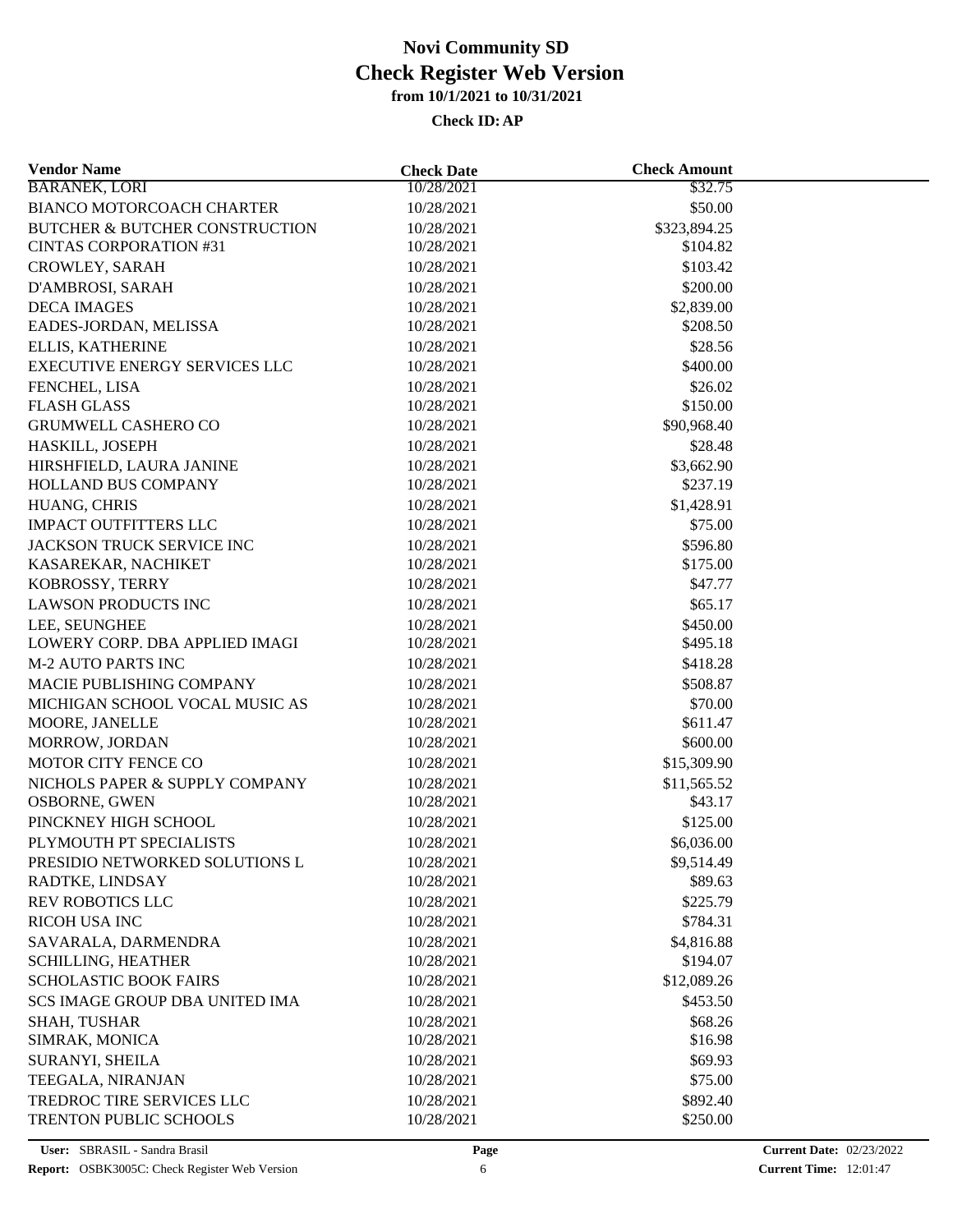| <b>Vendor Name</b>             | <b>Check Date</b> | <b>Check Amount</b>   |                |
|--------------------------------|-------------------|-----------------------|----------------|
| TURCHI, MARY                   | 10/28/2021        | \$86.87               |                |
| UDUPA, ANU                     | 10/28/2021        | \$425.16              |                |
| UNIVERSITY OF MICHIGAN         | 10/28/2021        | \$280.00              |                |
| US FOODS INC                   | 10/28/2021        | \$413.20              |                |
|                                |                   | <b>Issued:</b>        | \$79.77        |
|                                |                   | <b>Reversed:</b>      | \$2,069.29     |
|                                |                   | <b>Cancelled:</b>     | \$5,728,404.80 |
| <b>AP Checks Processed:</b>    | 292               | <b>AP Bank Total:</b> | \$5,730,553.86 |
| <b>Total Checks Processed:</b> | 292               | <b>Grand Total:</b>   | \$5,730,553.86 |